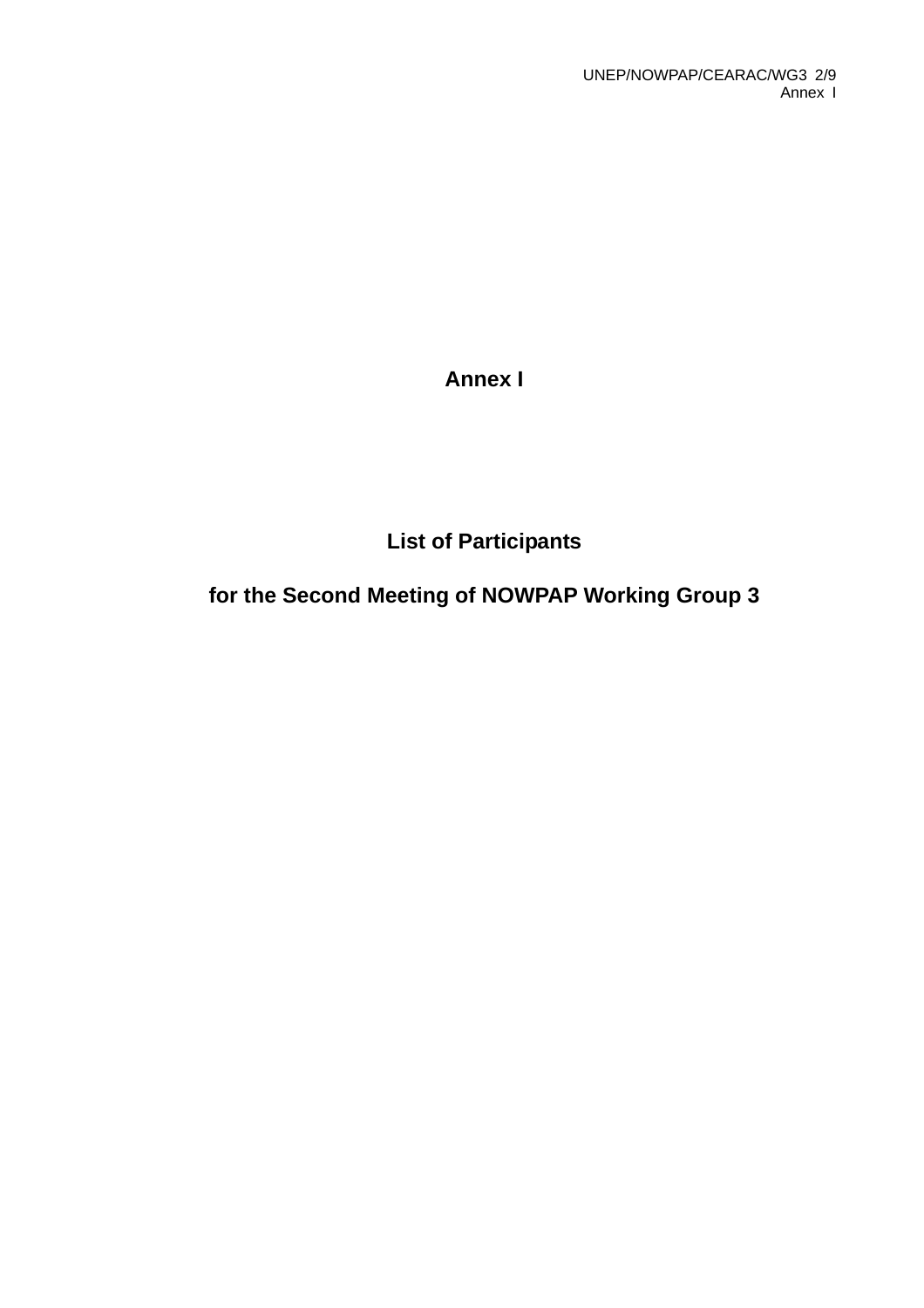# **Annex I**

# **List of Participants for the Second Meeting of NOWPAP Working Group 3**

# **Experts of Working Group 3**

## **People's Republic of China**

### **Mr. Jianhui ZHANG**

Associate Professor Department of Ecological Monitoring China National Environmental Monitoring Center No.1 YuHuinanlu, Beisihuandonglu, Chaoyang District, Beijing, 100029 Tel/FAX: +86-10-84633677 E-mail: zhangjh@cnemc.cn <also Focal Point of CEARAC>

#### **Mr. Mingjiang ZHOU**

Professor Institute of Oceanology, Chinese Academy of Sciences 7, Nanhai Road, Qingdao 266071, China Tel: +86-532-2898589 Fax: +86-532-2893088 E-mail: mjzhou@ms.qdio.ac.cn

#### **Japan**

#### **Dr. Yasuwo FUKUYO**

Professor, Asian Natural Environmental Science Center, The University of Tokyo 1-1-1 Yayoi Bunkyo-ku, Tokyo 113-8657, JAPAN Tel: +81-3-5841-2782 Fax: +81-3-5841-8040 E-mail: [ufukuyo@mail.ecc.u-tokyo.ac.jp](mailto:ufukuyo@mail.ecc.u-tokyo.ac.jp) <also Focal Point of CEARAC>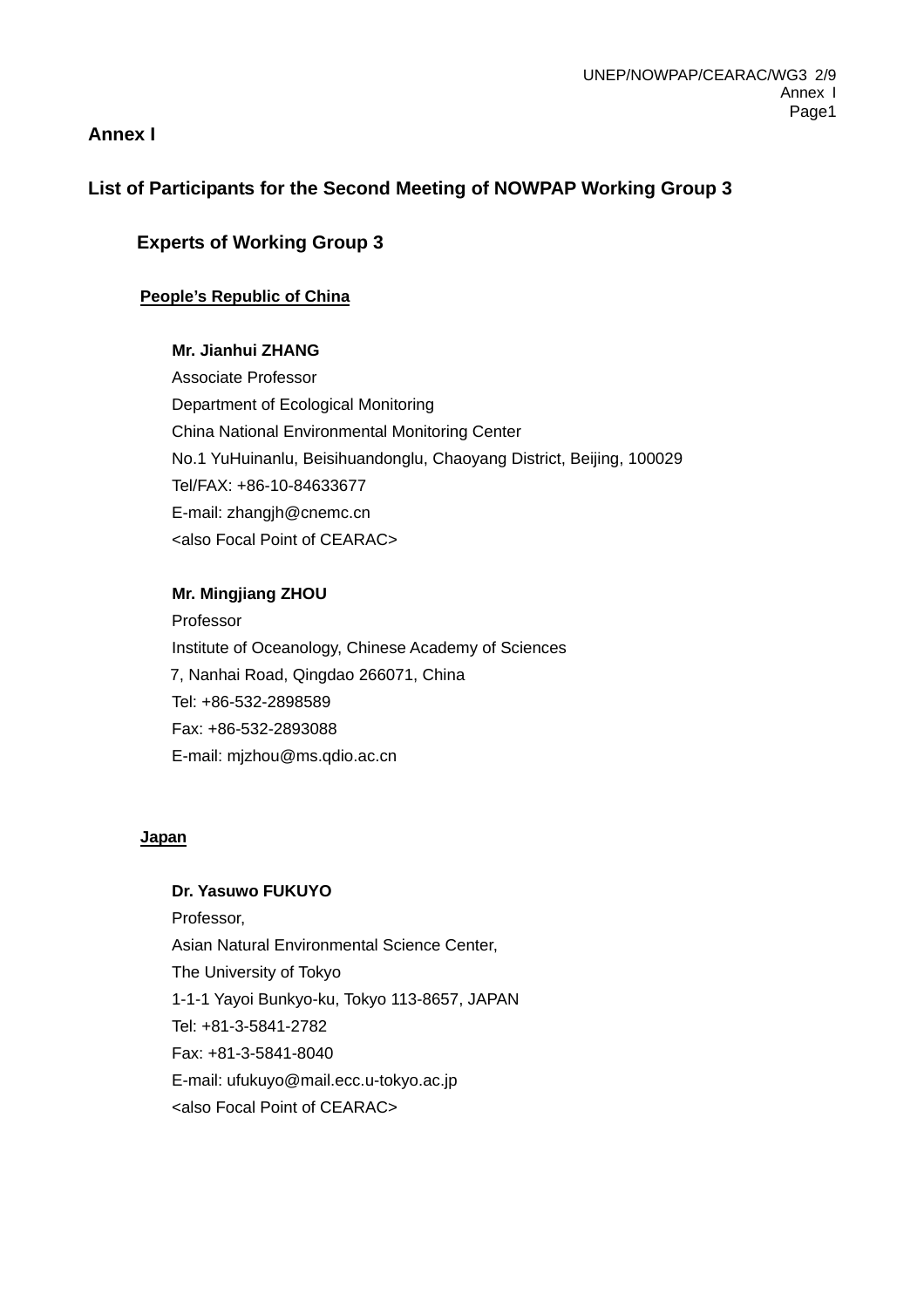#### **Dr. Osamu MATSUDA**

Professor Emeritus, Hiroshima University Hachihonmatsu-minami 6-8-13, Higashi-Hiroshima 739-0144, Japan Tel/Fax:+81-82-428-3846 Email: [matsuda036@go3.enjoy.ne.jp](mailto:matsuda036@go3.enjoy.ne.jp)

#### **Republic of Korea**

#### **Dr. Sam-Geun LEE**

Division Director, Fisheries Resources & Marine Environment Division, West Sea Fisheries Research Institute National Fisheries Research & Development Institute 707, Eulwang-dong, Jung-gu, Inchon 400-420, Korea Tel: +82-61-690-8951 Fax: +82-61-686-1588 E-mail: sglee@nfrdi.re.kr

#### **Dr. Chang-Kyu LEE**

Senior Scientist, Marine Harmful Organisms Division Department of Oceanography and Marine Environment National Fisheries Research & Development Institute Shirang-ri 408-1, Gijang-gun Gijan-up, Busan 619-902, Korea Tel: +82-51-720-2520 Fax: +82-51-720-2266 E-mail: cklee@nfrdi.re.kr

#### **Russian Federation**

#### **Dr. Vladimir SHULKIN**

Head of Geochemical Laboratory, Pacific Geographical Institute, Russian Academy of Sciences, 7 Radio St., 690041 Vladivostok, Russia Tel: +7-4232-320652 Fax: +7-4232-312833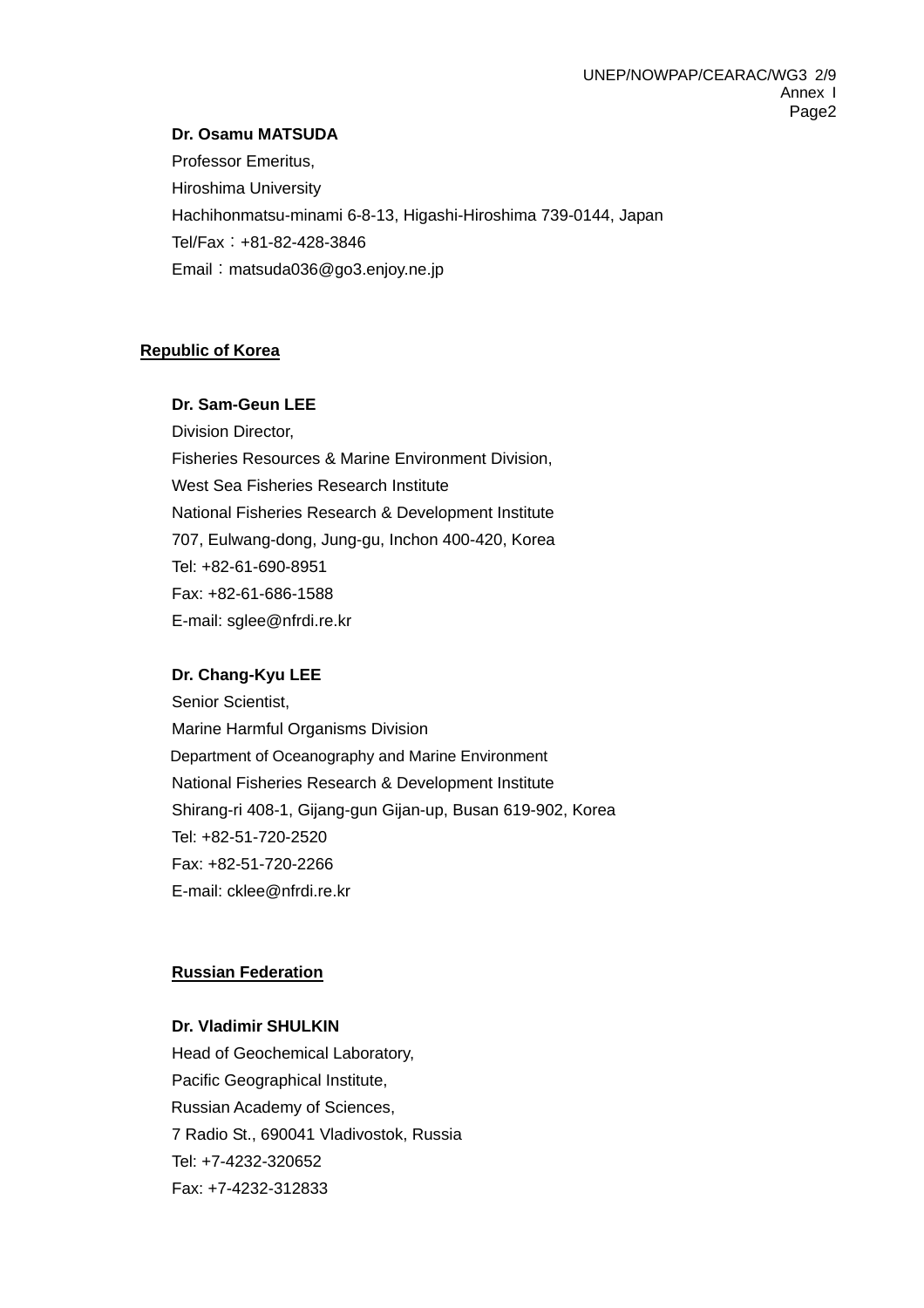E-mail: shulkin@tig.dvo.ru <also Focal Point of CEARAC>

### **Dr. Tatiana ORLOVA**

Senior Scientist, Institute of Marine Biology, Far Eastern Branch, Russian Academy of Sciences, Palchevskogo St., 17, 690041 Vladivostok, Russia Tel: +7-4232-317107 Fax: +7-4232-310900 e-mail: torlova@imb.dvo.ru

# **Invited Guests**

#### **Dr. Hak-Gyoon KIM**

Director, Korea Oceanographic Data Center National Fisheries Research & Development Institute Shirang-ri 408-1, Gijang-gun, Gijan-up, Busan 619-902, Korea Tel: +82-51-720-2221 Fax: +82-51-720-2225 E-mail: [hgkim@nfrdi.re.kr](mailto:hgkim@nfrdi.re.kr)

#### **Dr. Songhui LU**

Associate Professor Institute of Hydrobiology Jinan University Guangzhou, China Tel: +86-20-85223334 Fax: +86-20-85225941 E-mail: shlu@graduate.hku.hk lusonghui1963@163.com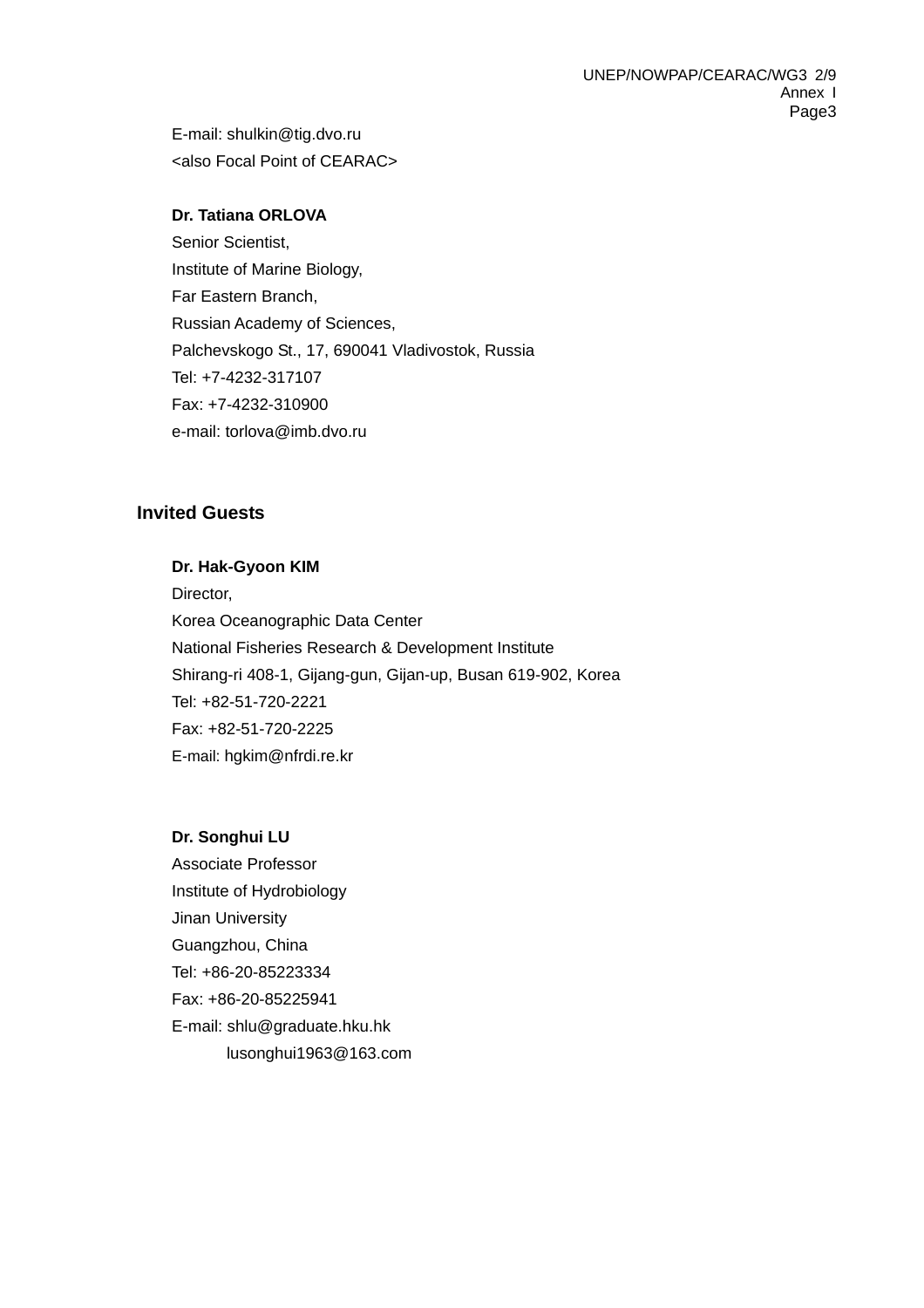# **Secretariat**

**Mr. Masanobu MIYAZAKI Director** 

E-mail: miyazaki@npec.or.jp

### **Ms. Asami MURAYAMA**

Section Chief E-mail: murayama@npec.or.jp

**Mr. Hitoshi KIKAWADA** 

Senior Researcher E-mail: kikawada@npec.or.jp

# **Mr. Genki TERAUCHI**  Researcher E-mail: [terauchi@npec.or.jp](mailto:terauchi@npec.or.jp)

Special Monitoring & Coastal Environmental Assessment Regional Activity Centre 5-5 Ushijima Shinmachi, Toyama 930-0856, Japan Tel: +81-76-445-1571 Fax: +81-76-445-1581

# **Observers**

**Mr. Chengzhang LIU**  Assistant Professor Institute of Oceanology, Chinese Academy of Sciences 7, Nanhai Road, Qingdao 266071, China Tel: +86-532-2898746 Fax: +86-532-2893088 E-mail: liu@ms.qdio.ac.cn

# **Ms. Tong AN** (DINRAC) Senior Engineer Environmental Information Centre State Environmental Protection Administration (SEPA) No. 1 Yuhuinanlu, Chaoyang District Beijing 100029 People's Republic of China